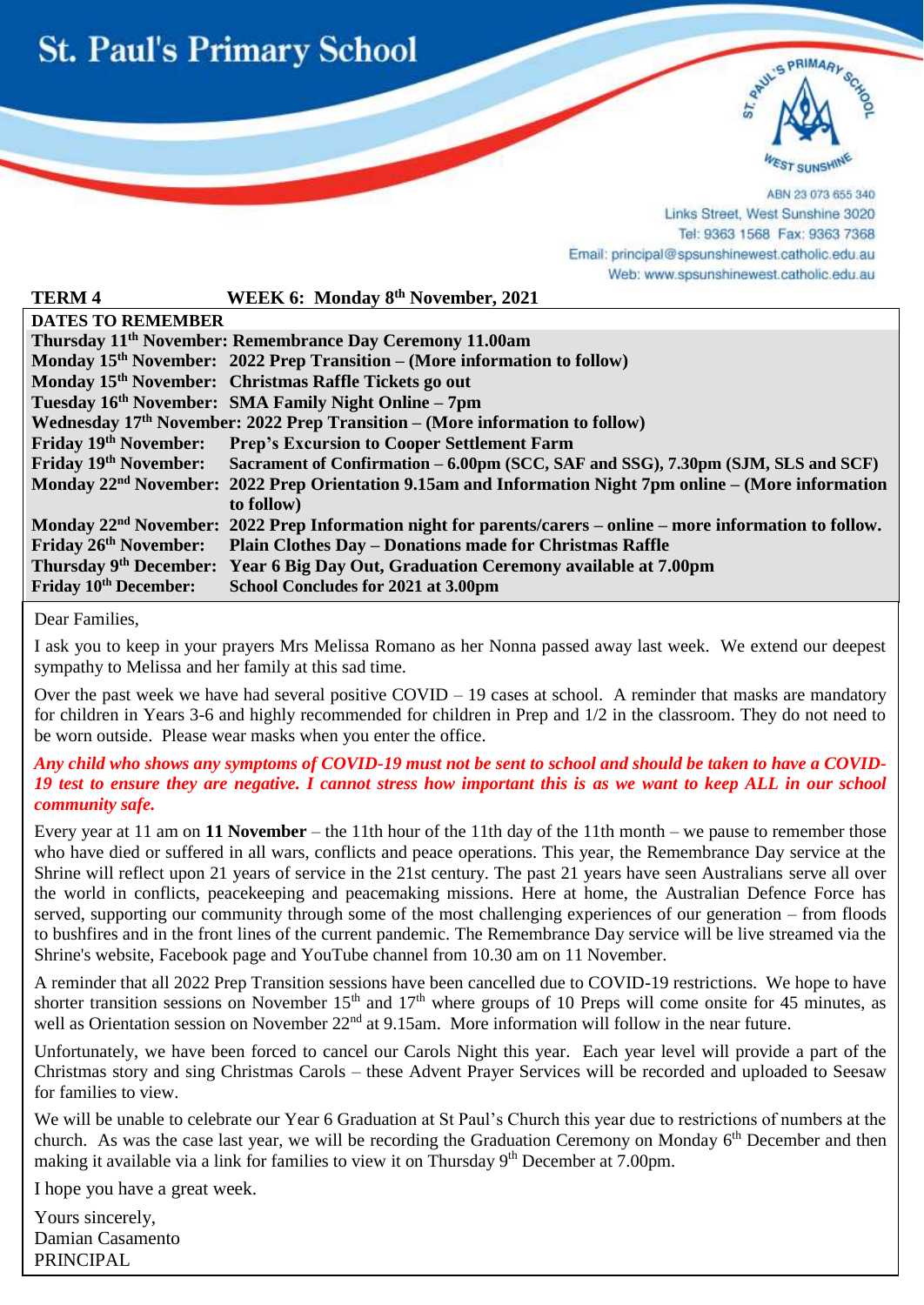#### **WHOLE SCHOOL SPORTS DAY**

Congratulations to all the students for the way they competed in the events at our whole school sports on Friday. It was great that the children finally had the opportunity to run for their houses. A huge thank you to all staff for all they did to ensure our day was a success. Special thanks to Mr. Chris Bye for all his organisation. It is a big job to organise 500 students in different races, but all ran very smoothly. At this stage we have not announced which team won the sports – we will do that in the next couple of weeks. Many thanks to Ms Mareta for organising the Zooper Doopers. We are happy to let you know that the races from each class have been posted on Seesaw. Thanks to Mr Joe, Joshua, Ms Mareta, Mrs Kara, Marlene Haber and Jacqui Batty and all the staff for their assistance with the sausage sizzle.

## **SMA FAMILY NIGHT ONLINE – Tuesday, November 16th**

On Tuesday 16<sup>th</sup> November, our school is offering families the opportunity to participate in this program, The Wonder of Living Family Enrichment Program, via an online session at home. The purpose of the program is to encourage good communication between parents and children about important topics about babies, birth and puberty. Sessions will be conducted by Open Doors Education, an ecumenical Christian non-profit organisation. The session will begin at **7:00pm**. For more information about the program and how to join the session, please read the note sent home last week.

#### **PREP EXCURSION TO THE FARM – Friday, November 19th**

The Preps will be going to the Bundoora Park Farm on Friday the 19th of November! Permission notes were sent home with your child last week. Please return the signed note as soon as possible. Thank you.

#### **INFORMATION REGARDING REFUNDS DUE TO REMOTE LEARNING**

 9 and 10 of the term as we have concerns about sharing the facility with members of the public. All Prep- 4 students Over the next week or so we will be finalising any credits that will be applied to families for extra curricular activities that have been cancelled due to COVID-19. We can confirm that the swimming program will not be running in weeks will receive credit of \$95.00 for swimming. Once we finalise any other credits, we will issue new accounts reflecting the final amount to be credited.

#### **IMPORTANT DATES FOR 2022**

The following dates are very important for **ALL** students who will be attending secondary school in 2024 – our current Year 4 students. If applications for Catholic Secondary School are not in by Friday 19<sup>th</sup> August, 2022 your child will not be enrolled in your school of choice.

**19th August 2022:** Applications close for 2024 Year 7 students in Catholic Secondary Colleges – our current Year 4 Students

**21st October 2022:** Offers posted to prospective 2024 Year 7 applicants

**11th November 2022:** Final date for families to accept offers made by the Secondary School

#### **UPDATE CAMP AUSTRALIA BEFORE SCHOOL CARE & AFTER SCHOOL CARE PROGRAM INFORMATION**

If the child/ children will be returning to the program parents will need to re-book their child/ children through the parent portal booking system so they will be added to the roll. Stay safe, Kylie



#### **ARE YOU LEAVING ST. PAUL'S AT THE END OF 2021?** *QUÝ VỊ SẼ RỜI TRƯỜNG ST. PAUL VÀO CUỐI NIÊN HỌC 2021?*

We have a waiting list for 2022 and need to know if your family is changing schools. *Trường đang có danh sách học sinh chờ cho niên học 2022 nên cần biết gia đình quý vị có chuyển trường cho con không.*

**PLEASE RETURN THIS SLIP TO THE OFFICE IF YOUR CHILD/REN ARE NOT RETURNING IN 2022** *XIN VUI LÒNG NỘP LẠI PHẦN GIẤY NÀY CHO VĂN PHÒNG NẾU CON QUÝ VỊ KHÔNG TRỞ LẠI TRƯỜNG VÀO NIÊN HỌC 2022.* There is no need for any Grade 6 students to respond to this notice as we know that you will be at secondary school next year. *Học sinh Lớp 6 không cần phải điền vào giấy này vì Trường đã biết học sinh sẽ lên học trường trung học vào niên học sau.*

**Please print**

My child(ren) will not be returning to St Paul's School next year. *Con/các con tôi sẽ không học ở Trường St. Paul vào năm sau.*

# **SCHOOL ATTENDING IN 2022**…………………………………………………

## *Tên Trường sẽ học vào năm 2022*

| Child's name | <b>Class</b> (this year) |
|--------------|--------------------------|
| Tên hoc sinh | Tên Lớp (niên học này)   |
| Child's name |                          |
| Tên học sinh | Tên Lớp (niên học này)   |
| Child's name | <b>Class</b> (this year) |
| Tên hoc sinh | Tên Lớp (niên học này)   |